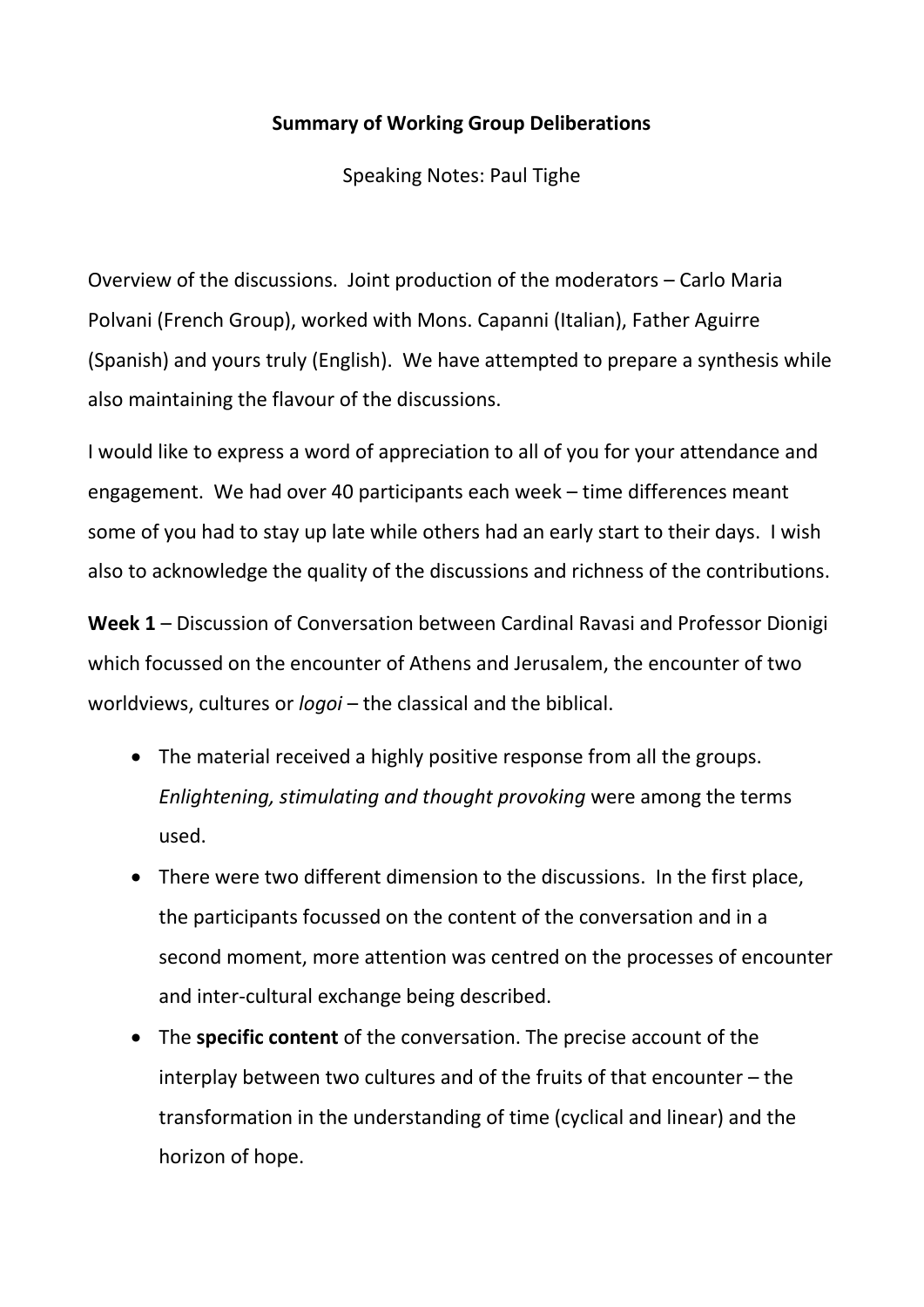- A crisis of the West, especially among the young, was noted  $-$  a crisis which involves a loss of a sense of hope. This loss was related to various factors – the shadows cast by the environmental crisis which threatens the future of us all; the awareness of the growth in inequality globally but also within nations – a gap that has been widened by the Covid pandemic; and the widespread perception in the West that the current generation of young adults is the first in recent centuries that cannot aspire to a better quality of life than that of their parents.
- More generally, this loss of hope was seen as indicating the loss of a *telos*, the loss of a sense of purpose and meaning. It was suggested that many young people live in an *eternal now*.
- In this context, it was indicated that the most urgent task for believers was to articulate and formulate more clearly the meaning of hope for future generations. *We must legitimate hope*.
- The **dynamism of the encounter – can it serve as model for further encounters with different cultures?** How relevant is it in helping us to think about subsequent encounters of Christianity with other religious and belief systems and with contemporary cultures and value system, with secularism?
- How well has Christianity through the years been able to appreciate and assimilate the value of non-Western cultures? There was a feeling that something of the original mutuality of the encounter of cultures has been lost.
- Has it been open to the types of values to be found in African and Asian Cultures which are rooted in a strong sense of humans belonging to a community? The concept of Ubuntu was mentioned (*I am because we are*) – such a concept challenges the more individualist conceptions of being a human that have shaped Western and by extension Christian thought.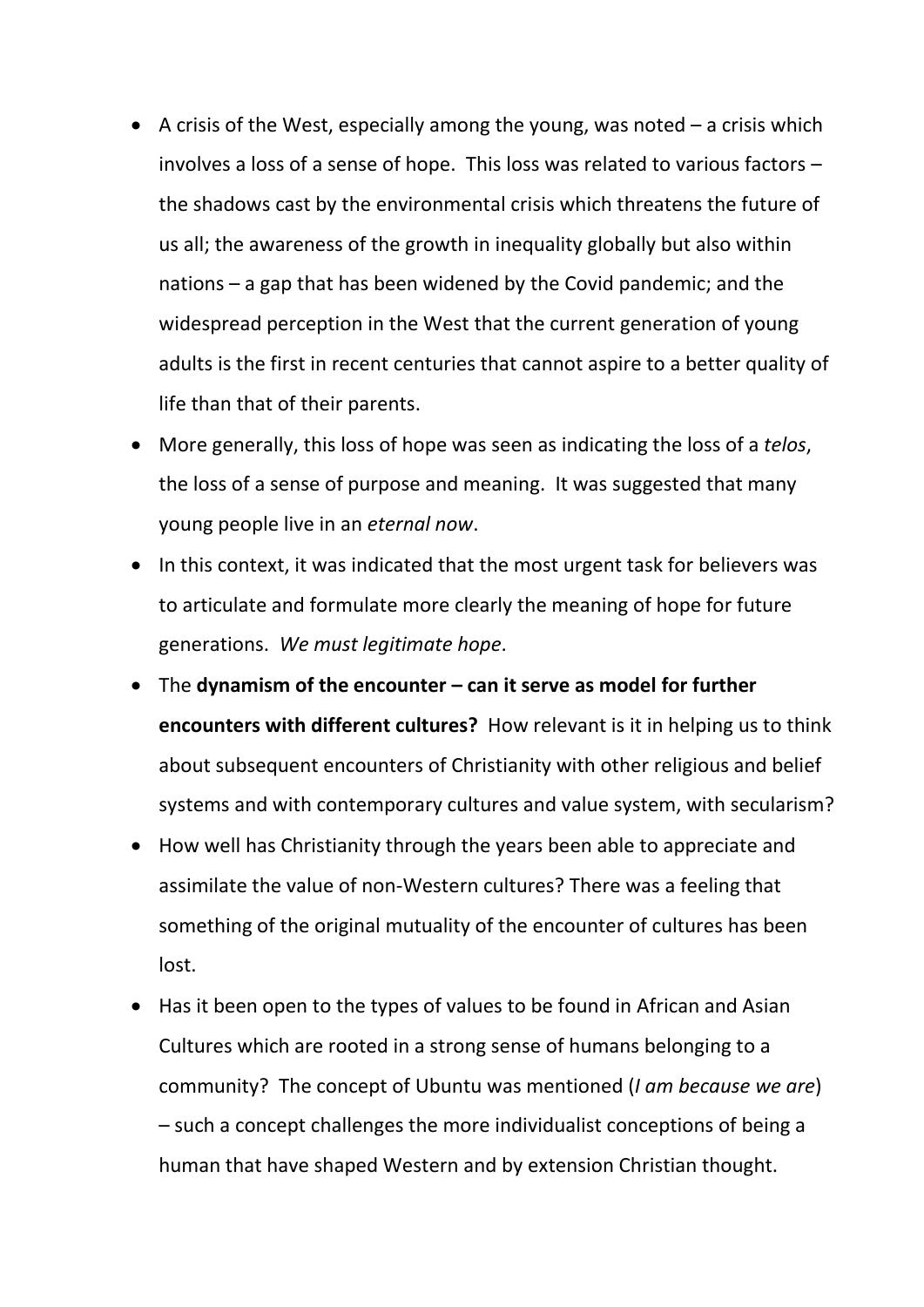- This sense of community also conditions how we might think about time and hope – especially where the community of reference, of belonging, includes those who have gone before us (ancestors) and those who will come after us (the unborn generations).
- Have we lost something in being too quick to exclude traditional rituals pertaining to death and remembering the dead? The rituals were expression of an identity but also reinforced that identity and the associated culture.
- It was pointed out that in non-Western cultures, there is often a much stronger sense of our connectedness to the earth and the rhythms of seasons and nature. These often find expression in rituals concerning seeds and the harvesting of crops.
- An interesting question was asked concerning what converts to Christianity in Africa and Asia may feel they lose in terms of cultural values and their sense of identity. Have they been asked – unnecessarily – to jettison too much of their traditions?
- It was suggested that Christianity needs to not only 'know' but 'recognise/appreciate' the values to be found in other cultures.
- Did some of the reactions to the use of symbols in the context of the Amazonian Synod betray, at best, a lack of openness and, at worst, some form of presumed cultural superiority?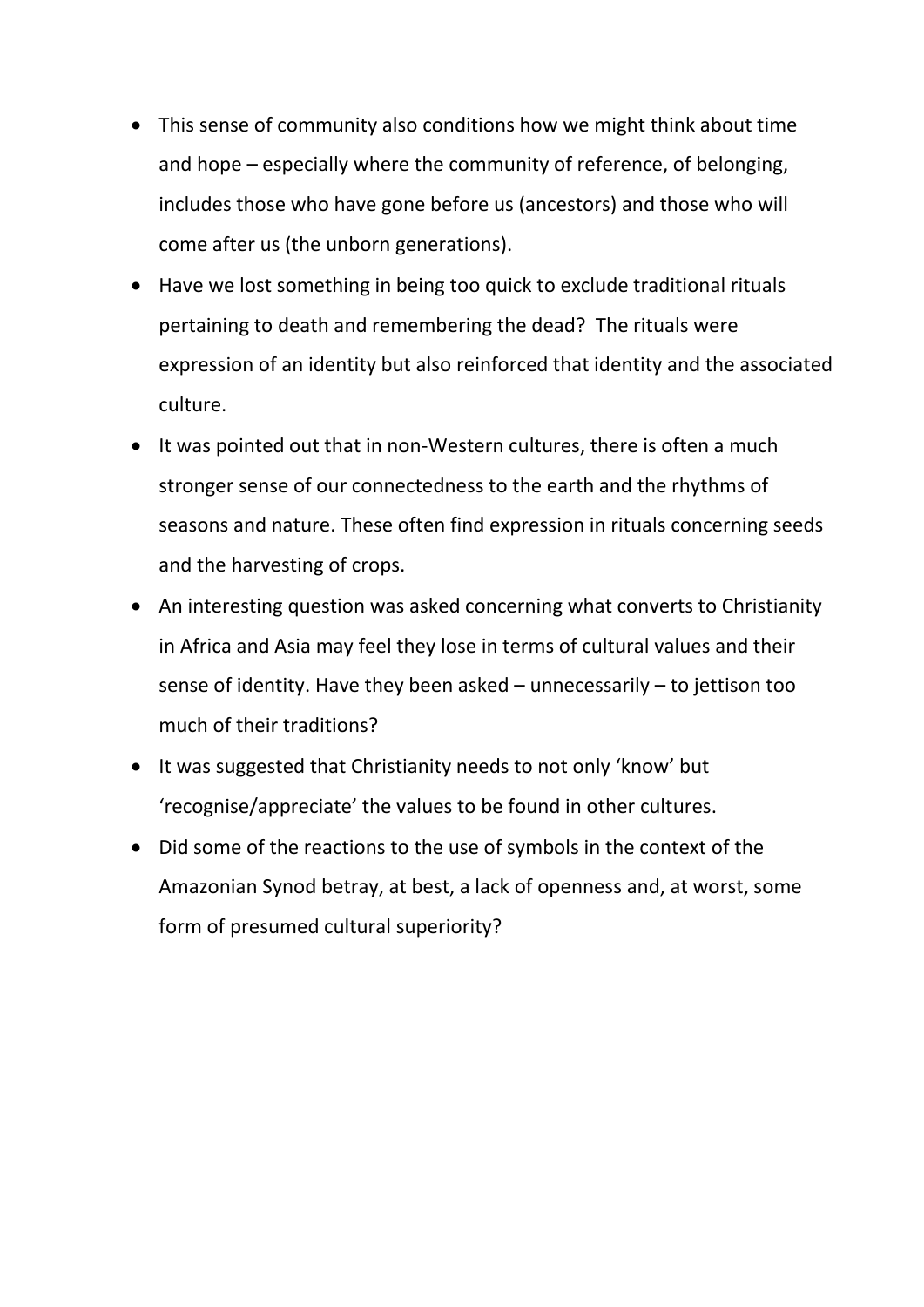**Week 2:** Deum sequi (José Casanova); Parere tempori (Francesc Torralba); Se noscere (Alessandra Talamo).

 The groups expressed high degrees of satisfaction with the inputs provided by the presenters.

### **Casanova**

- The concept of an 'all-inclusive humanism' was judged to be highly appropriate and helpful as a way of articulating the required (receptive) dynamism to address a more globalized world.
- It was felt that the concept addressed some of the concerns expressed in the previous group discussions that our approach was too Western centric. The reminder that 60% of the world's population live in Asia was both timely and challenging.
- It could be useful to ask what each religion or 'denomination' might contribute to the search for an 'inclusive humanism'.
- In terms of the insight concerning the need for religions to contribute to the search for a true sense of the unity of the human family – a sense of fraternity (all of us brothers and sisters, sons and daughters of God) – it was stressed that this should not simply be a matter of theory and words but something concrete, something that is best achieved through the lived experience of solidarity in action.

# **Torralba**

• The exploration of the notion of time in terms of a series of paradoxes was found to be most helpful and it resonates with both the personal experiences of the participants and what they observed among younger people.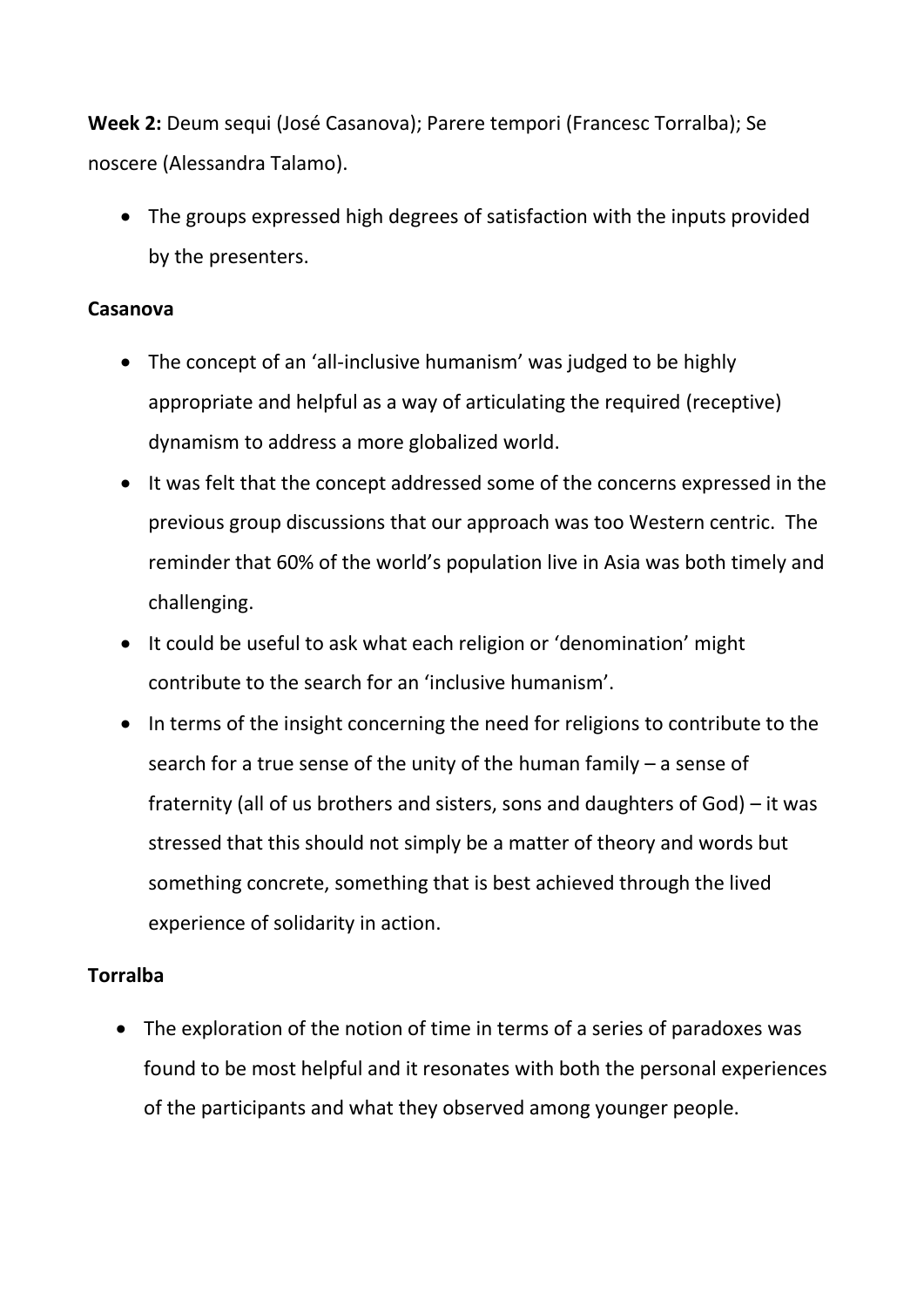- The fundamental tension was felt to be between a sense of a pressure to be 'speedy' and 'reactive' while acknowledging that many of the practices that make us human require time and reflection.
- There is an expectation that we use time to do things, to be productive, and a loss of the sense of simply being. This can impact our ability to be present to each other. Pressure to be '*always on*'.
- Time is increasingly perceived as a commodity which has to be '*invested*' in productive or profitably activities. Fear that otherwise time is being '*wasted*'.
- We are witnessing the emergence of a *transactional* concept of time there is no space for *gratuity* – no time for charity or generosity.
- Our understanding of time has been affected by urbanization. Loss of the sense of time and seasonality required in rural and agricultural settings. The elderly can feel displaced – no one has time for them. Different cultures also have alternative ways of perceiving time – observation from 'First Nations of Canada' – '*you have watches but we have time*'.
- Young and old experience time differently time perceived as speeding up as we get older.
- Caring for others requires time and it also fosters a sense of vulnerability, loss of control (handing over of time to the other).
- The loss of patience was also noted. It often expresses itself in a desire for the immediate satisfaction of a person's consumeristic needs and wants. This can be harmful for the person but the development of an economy aiming at satisfying this need for immediate satisfaction has been particularly damaging to those who are expected to service such an economy. Attention was drawn to those who work in the so-called 'gig economy' – parcel delivery drivers, warehouse workers, food despatchers – slaves to algorithms dictating time management and expectations.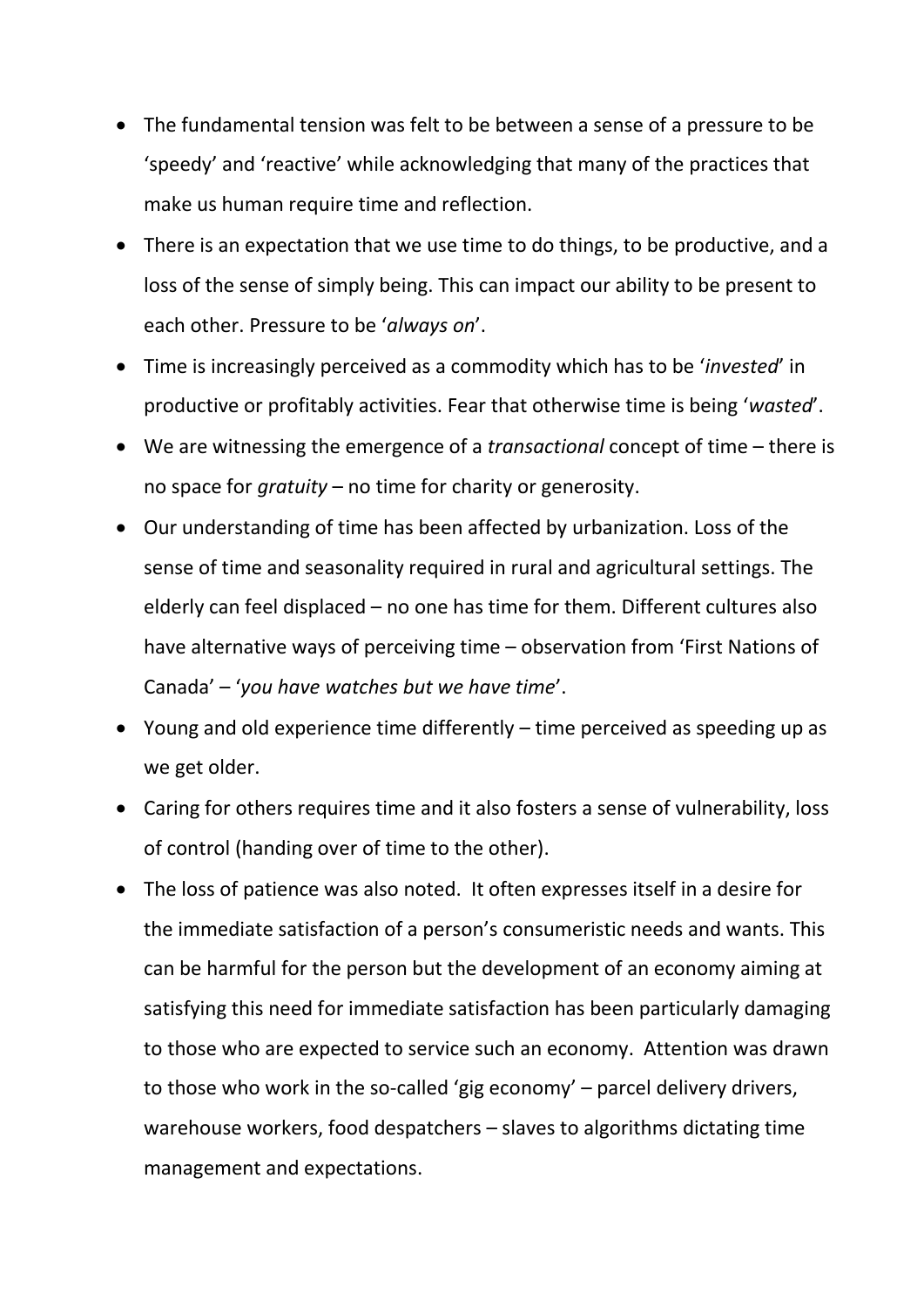- On a more hopeful note, it was suggested that Covid, and the confinements associated with it, changed the relationship between time and space. The contraction of space may have led to a perceived expansion of time. Maybe we can take from that and learn something positive.
- The necessity of deceleration (to contrast *rapidación*) was affirmed. In this regard, there is perhaps something to be learned from some of the 'secular spiritualties' such as mindfulness and, of course, Buddhism. The whole slowness movement (focussing on intentionality, attentiveness and respect for our environment) needs to be embraced.
- Could a recovery of the sense of time in our liturgical practices be something which we might contribute to humanity? Have we allowed chronos to kill Kairos? How can we recuperate Kairos – the sense of special or grace filled times.
- How has our sense of time impacted the concept of memory? How can one archive this post-modern time where there is no clear consensus on what we need to remember?

#### **Talamo**

- One of the issues that captures the attention of the different groups was how the narratives that dominate society shape people's identities. The crucial question to be asked is who shapes the narratives.
- These narratives can lead to a tension or rupture between authenticity and the act of self-communication. There can be a performative element in how people present themselves to the world especially on social media platforms. There can be a pressure to conform, to meet expectations – body image, views and opinions.